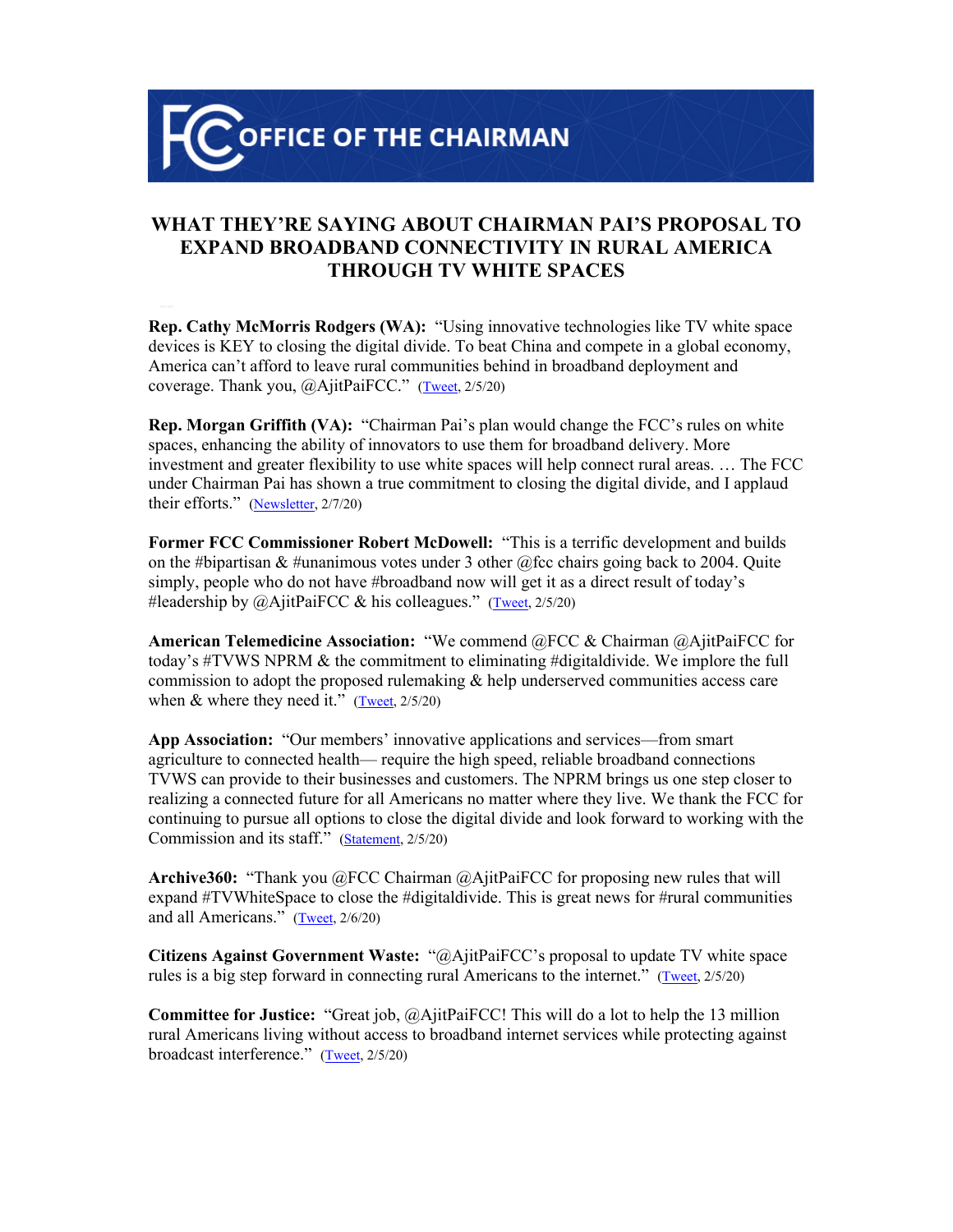**Connect Americans Now:** "We applaud Chairman Pai for his leadership on this rulemaking which can help to unleash the full potential of TV white space technology as a critical tool to help bridge the digital divide. ... Reducing costs and increasing the pace of deployments are critical for the millions of Americans stuck on the wrong side of the digital divide." [\(Statement](https://connectamericansnow.com/can-applauds-fcc-chairman-pai-for-advancing-the-tv-white-space-rulemaking/), 2/5/20)

**Consumer Technology Association:** "Great to hear that @FCC Chairman @AjitPaiFCC will put @Microsoft's white spaces proposal up for a vote later this month. @CTATech members are developing new technologies that have the potential to bring better broadband to rural America." [\(Tweet,](https://twitter.com/GaryShapiro/status/1225139144919343105) 2/5/20)

**Consortium for School Networking:** "@CoSN applauds @AjitPaiFCC for his leadership on this rulemaking which can help to unleash the full potential of TV white space technology as a critical tool to help bridge the #digitaldivide." ([Tweet](https://twitter.com/CoSN/status/1225155483113267202?s=20), 2/5/20)

**Dynamic Spectrum Alliance:** "#GreatNews: Chairman @AjitPaiFCC proposed to update #TVWS rules. This proposal will facilitate deployments and accelerate the movement towards rural #connectivity. The DSA @DynamicSpectrum is a proud supporter of this movement and welcomes its positive impact!" ([Tweet](https://twitter.com/MarthaLSuarez/status/1225112826496323584), 2/5/20)

**For All Abilities:** "Thrilled to hear that the @FCC took action to close the #digitaldivide in rural areas with the draft NPRM on #TVWS. A strong #appeconomy relies on a strong and reliable broadband connection. I'm proud to have advocated for this important issue." [\(Tweet,](https://twitter.com/BetsyFurler/status/1225464722423767040) 2/6/20)

**Georgetown Law Institute for Technology Law & Policy Distinguished Fellow Gigi Sohn:**  "The TV White Spaces have been underutilized  $& 1$  support this  $@FCC$  initiative to improve #broadband connectivity to rural America." [\(Tweet,](https://twitter.com/gigibsohn/status/1225164177058271232) 2/5/20)

**Heritage Action:** "The FCC under @AjitPaiFCC continues to lead in expanding broadband internet access in rural areas. With this new proposed rule, more Americans will have access to high speed internet, improving their educational and employment opportunities." [\(Tweet,](https://twitter.com/Heritage_Action/status/1225444530578690048) 2/6/20)

**Information Technology & Innovation Foundation:** "This sounds like great news. … TV white spaces are a real opportunity to improve rural access. ITIF has long supported rule tweaks that would hopefully enable more productive use of TV white spaces." [\(Tweet,](https://twitter.com/dbrakeITIF/status/1225128792143908870?s=20) 2/5/20)

**Lincoln Network:** "This is good. We need more efforts like this to expand wireless broadband across America." ([Tweet](https://twitter.com/JoinLincoln/status/1225151368723410944), 2/5/20)

**Microsoft:** "Thank you @FCC and @AjitPaiFCC for your work on TV white space technology and rural broadband. Today's notice is an important step forward towards bringing broadband to more people in rural America." [\(Tweet,](https://twitter.com/BradSmi/status/1225159256342695937) 2/5/20)

**Midwest Food Products Association:** "We are gratified that Chairman Pai has decided to move ahead in improving the use of unlicensed spectrum to provide broadband service to rural areas. Food manufacturers in Minnesota, Wisconsin and Illinois employ many people in rural markets. … This proposed rule is a substantial step toward providing real broadband access to their communities." [\(Statement](https://mwfpa.org/wp-content/uploads/2020/02/NEWS-RELEASE-FCC-White-Spaces.pdf), 2/5/20)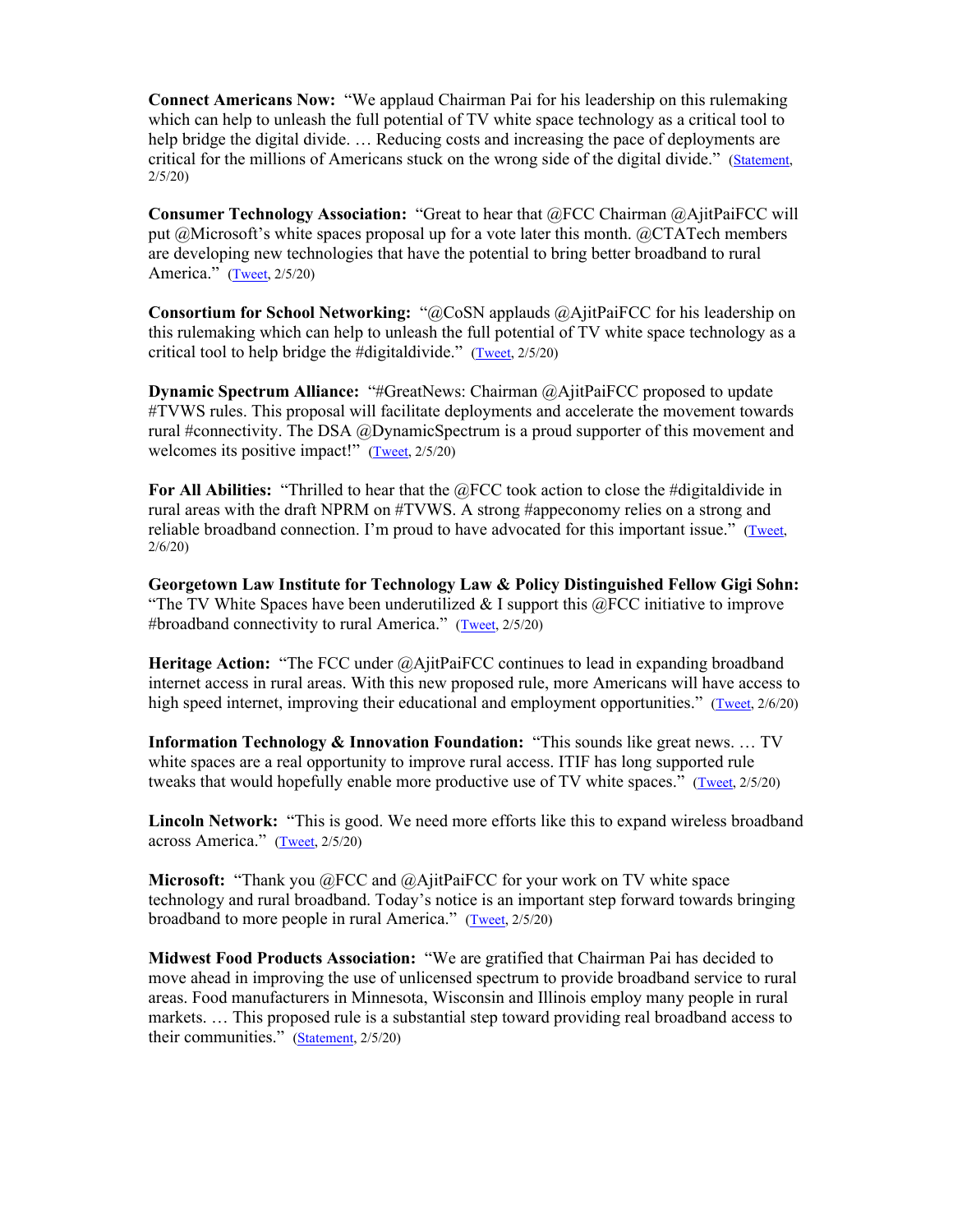**National Grange:** "The move is another in a growing list by the Chairman and FCC to bridge the digital divide and ensure all Americans have access to broadband. … This proposal would allow for fixed white space devices that would take signals greater distances and better carry signal through various obstacles, a huge move to reduce two of the most vexing pieces of the broadband expansion puzzle for rural Americans – the varied landscape and distance between consumers." ([Statement,](https://www.nationalgrange.org/grange-hails-white-space-proposal-as-necessary-step-forward-to-bridging-digital-divide/) 2/5/20)

**New America Foundation's Open Technology Institute:** "Chairman Pai's proposal is a significant step toward bridging the broadband divide in rural, tribal, and unserved areas. The Chairman's proposal acknowledges that more efficient sharing of vacant or underused spectrum is an importance source of infrastructure for enabling more high-capacity and affordable internet access in rural America. Under the proposal, farms, schools, and rural internet providers will be able to harness the power of unused TV spectrum to extend Wi-Fi and other unlicensed wireless technologies, helping to narrow the homework gap, fuel precision agriculture, and extent connectivity to less populated parts of the country." ([Statement,](https://twitter.com/OTI/status/1225154843901399041) 2/5/20)

**Next Century Cities:** "Clearing regulatory barriers to innovative solutions like TV white space technology can help bridge the #digitaldivide. @AjitPaiFCC's Notice of Proposed Rulemaking released today is a welcome step for rural America that should be adopted on 2/28." [\(Tweet,](https://twitter.com/NextCentCit/status/1225196719186509831?s=20) 2/5/20)

**Pelican Institute for Technology and Innovation:** "White spaces can reach greater distances and penetrate thick tree cover, two of the largest impediments to delivering broadband speeds to rural and underserved areas. However, in order to be able to accomplish these critical functions, the rules must be updated as proposed by the FCC. The Pelican Center for Technology and Innovation applauds this proposal and recommends it be adopted with great haste." [\(Blog,](https://pelicaninstitute.org/blog/pelican-encourages-fcc-to-close-the-digital-divide/) 2/6/20)

**Public Knowledge:** "Despite enormous leaps in wireless technology and dramatic changes to the broadcast band as a result of the 2016 spectrum auction, the TVWS rules have remained stuck in the past. … Chairman Pai's proposed changes could allow thousands of wireless internet service providers in rural America to provide real broadband access to their communities. We look forward to working with the Commission to modernize the TVWS rules as part of our national 5G strategy." ([Statement,](https://www.publicknowledge.org/press-release/fcc-chairman-pai-proposes-to-update-wireless-rules-to-connect-rural-america/) 2/5/20)

**R Street Institute Technology & Innovation Manager Tom Struble: "**Amazing things happen when innovators are free to tackle the pressing challenges facing consumers. Connecting all rural Americans to high-speed broadband won't be easy, but TV White Spaces could be a key solution to that intractable problem." ([Tweet](https://twitter.com/tstruble/status/1225121232078557184), 2/5/20)

**Schools, Health & Libraries Broadband Coalition:** "By proposing to remove barriers to TVWS broadband deployment, Chairman Pai is empowering anchor institutions to address the digital divide and connect their users where they are. School districts in Halifax County and Charlotte County, Virginia are already using TVWS technology to provide internet service to underserved students so that they can do their homework. This proposal could open the door for even more anchors to do the same."  $(Tweet, 2/5/20)$  $(Tweet, 2/5/20)$  $(Tweet, 2/5/20)$ 

**Sigao Studios:** "Thank you to the @FCC for their action on #TVWS. This draft NPRM is an important step in closing the digital divide and will empower #smallbusinesses like mine in the #appeconomy." [\(Tweet,](https://twitter.com/SBECouncil/status/1225146760500273152) 2/5/20)